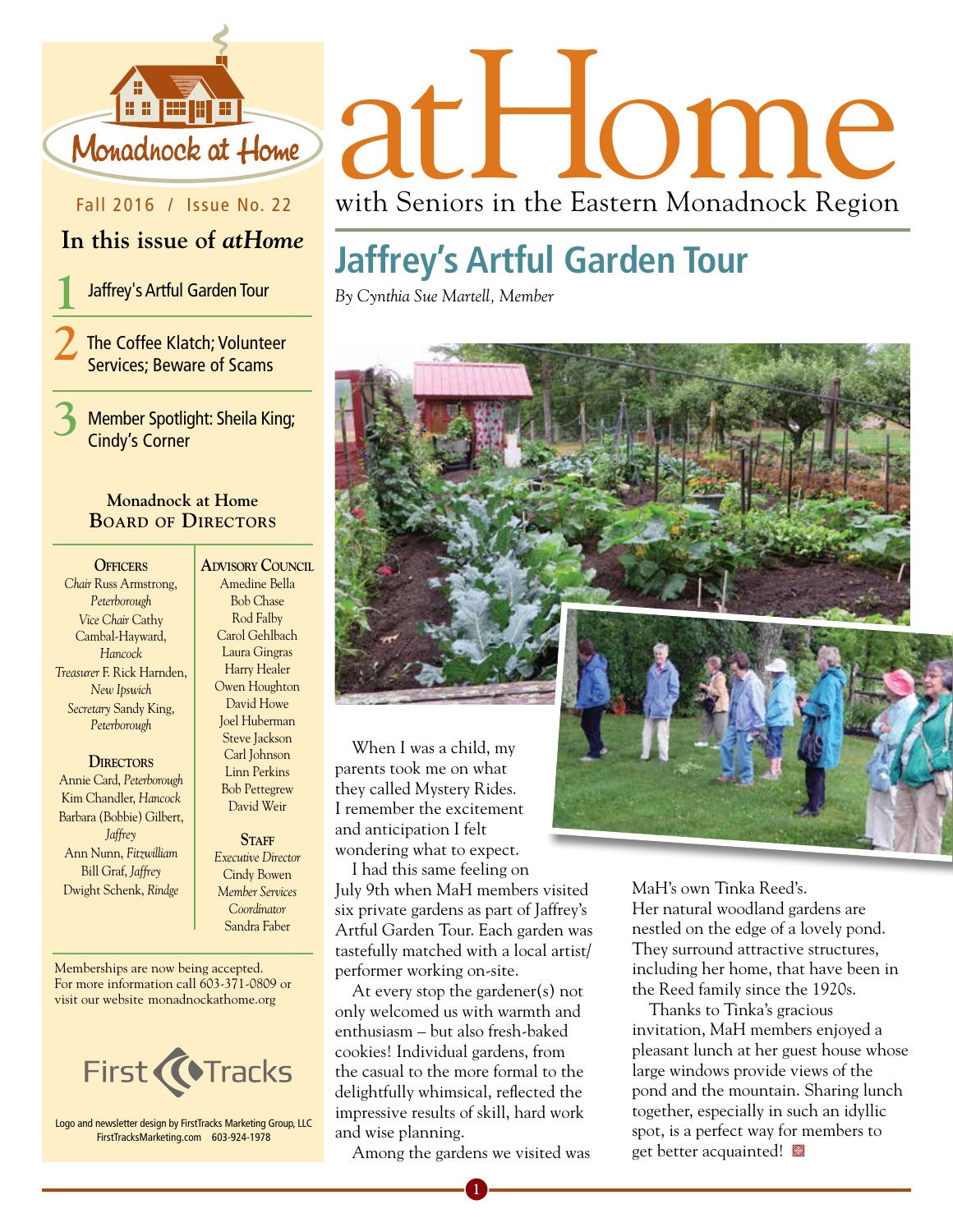## **The Coffee Klatch**

The Coffee Klatch continues to meet at 10 a.m. on the third Tuesday of each month. In July the group tried out a new meeting spot at Parker House Coffee Roasters in Peterborough. Our members loved meeting there and have decided to continue their gatherings each month at the Parker House. The Parker House is located in the Noone Falls Building on Route 202, 50 Jaffrey Rd., Peterborough. Member Cyndy Martell has started making the reminder calls for the group. If you would like to be added to the call list let us know!





# Exceptional Assisted Living & Alzheimer's Care

*Coming Soon to Peterborough!*

- Spacious, Private Apartments
- 24-hour Personal Care Services
- No Buy-in Fee

*Ask about our Pre-Opening pricing!*

Monadnock at Home August 2016



*Now accepting priority reservations. Visit our temporary office at 45 Main Street in Downtown Peterborough to learn more.*

Independent Living • Assisted Living • Memory Care 11 Elm Street, Peterborough, New Hampshire (603) 924-3691 • scott-farrar.com



## **Volunteer Services**

From time to time our members ask us for a refresher on the kinds of services our volunteers perform. Although we encourage members to call if they need help with *any* task, no matter how large or small, here is a list of services our wonderful volunteers have done in the past:

- Replace a light bulb in a ceiling fixture
- Make check in phone calls
- Move a bed from upstairs to a downstairs location or summer furniture in and out of a storage shed
- Repair an outdoor garden fountain, broken door hinge, etc.
- Feed a member's guinea pig or walk their dog when they are unable to do so themselves
- Deliver groceries or provide a ride to the grocery store or medical appointment
- Install a portable phone system or help a member with computer issues
- Stack wood

The list really goes on and on! So, when you need help, make a single phone call to our staff (603-371-0809) and we will arrange to help as best we can — that's what your membership is for!

## **Beware of Scams!**

Every year seniors lose countless dollars to heartless thieves who do their best to defraud them. These con artists may pose as IRS agents, demanding money for unpaid taxes and threatening arrest if funds are not transferred to them immediately. They may also call to say you've won a large prize, like a free, elaborate trip, but you need to send money to "unlock" the prize first. They may even call and pretend to be your grandchild who is in trouble and needs bail money right away to release them from jail.

Don't fall for these tricks — if someone is demanding money or important financial data from you, such as your social security or bank account number, verify the source before you send a penny or divulge important information.

Be sure to read the tips we've put together and posted on our web site to keep your money safe (www.monadnockathome.org/sites/ default/files/documents/Scam%20Information.pdf).



*Our Mission The Mission of Monadnock at Home is to provide seniors of the Monadnock Region with the support and practical means to live and thrive in their homes and communities.*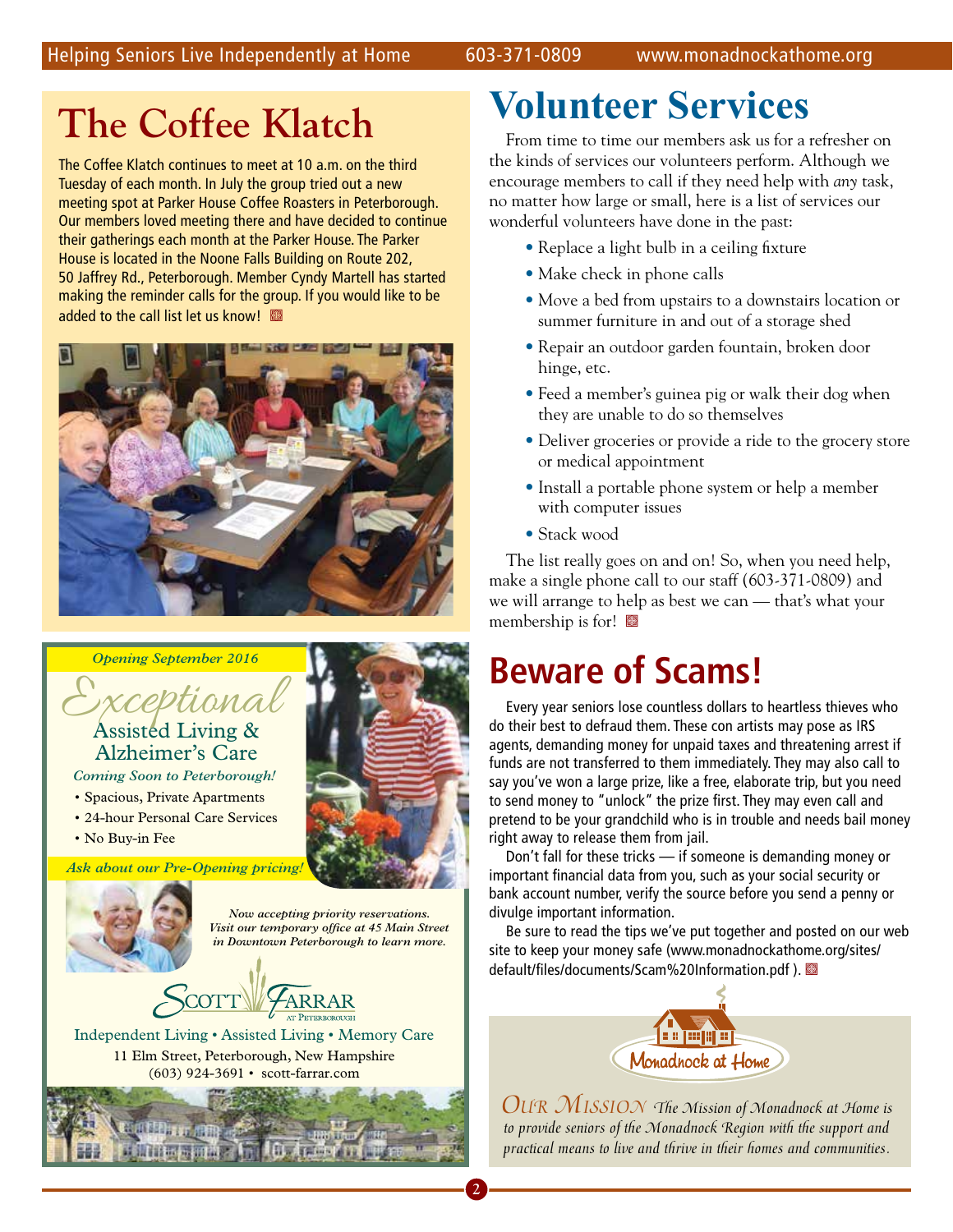## **Member Spotlight: Sheila King**

#### *By Sandra Faber, Member Services Coordinator*

I recently spent some time talking to MaH member Sheila King at her home in Dublin. Sheila has been a member of Monadnock at Home since the town of Dublin was added to MaH's coverage area. She frequently uses many of our service providers, especially for house maintenance and projects and has been very happy with the work provided. I have communicated with Sheila many times via email to arrange for services, but was looking forward to getting to know more about her personally.

Sheila has a wonderful home tucked into the woods surrounded by her gardens. Once inside, Sheila took me to her artist studio on the second floor; a large spacious room organized with her painting supplies and adorned with her latest works on the wall. Sheila is an artist; creating beautiful, brightly colored paintings. Although she has created image paintings, abstract painting is where her passion is and where she currently focuses. "I intend to create paintings of emotional intensity that communicate to the visual layers of the psyche," she says. She uses a method called Tempera, an egg medium on Masonite panels. This method takes a full day to prepare the board for painting, but results in an amazing intensity of color. Starting with several mostly geometric drawings on paper, Sheila chooses one that she feels inspired to paint. Her painting can take about a month with the final artwork having eight or nine layers of color. The hallway outside her studio is

Cindy's Corner

*By Cindy Bowen, Executive Director* 

Hello everyone and welcome to the fall 2016 issue of "at Home!" Hope you all have had a good summer! Are you noticing anything different about this issue? We now have some advertising support from local community organizations and service providers to help defray the newsletter production costs. Many thanks to our advertisers! Please consider these organizations or businesses if you are in need of their services.

In July a group of MaH's gardening enthusiasts participated in the Jaffrey Garden Tour. A garden belonging to one of own members, Tinka Reed, was featured on the tour! Be sure to check out the photo of our tour group and article submitted by MaH member, Cyndy Martell. Speaking of Tinka Reed, I want to announce that Tinka is now the Chairperson of MaH's Program Committee. The Committee has put

together a full schedule of programs/events for this fall. Please see the insert in this newsletter (or view programs on our website) and give us a call to register. Many thanks to

Tinka and the Program Committee! You can help us serve you! The next time you have an appointment OR if you should need to be hospitalized, do let your doctor know that you're a member of Monadnock at Home. Although a care plan may be set up for you by your doctor or hospital medical care team, MaH can help you receive other services that you may need, even if only temporarily. Services such as meals, grocery delivery, daily phone check-in calls and transportation are available to our members.

As you begin to prepare for the cooler months ahead, do keep in mind

**3**



shapes interact expressively, and create a lively, balanced composition with complex spatial relationships. Just as her paintings go through changes, Shelia is thinking of making a change in the near future. She is in the process of downsizing… so she has more time to paint, of course!

It was wonderful to get to know Sheila and I highly recommend you go and see her artwork for yourself during the Monadnock Art Tour which runs October 8th, 9th and 10th.

> that your MaH membership offers you access to pre-screened service providers and volunteers that are ready to assist you. It just takes a single call to 603-371-0809. I am aware that many members directly contact MaH service providers they've used in the past because they've received such good service. But, to help MaH keep accurate records, it is important that you call MaH first, even if you are using a provider with whom you are familiar! We like to know how often MaH's vetted service providers are serving our members and whether members are happy with their work. Your help with just that single call will allow us to continue to provide the best service possible.

Best wishes, stay healthy and enjoy the wonderful fall views in the Monadnock region!  $\blacksquare$ 



changes, and she feels it is done when the colors and